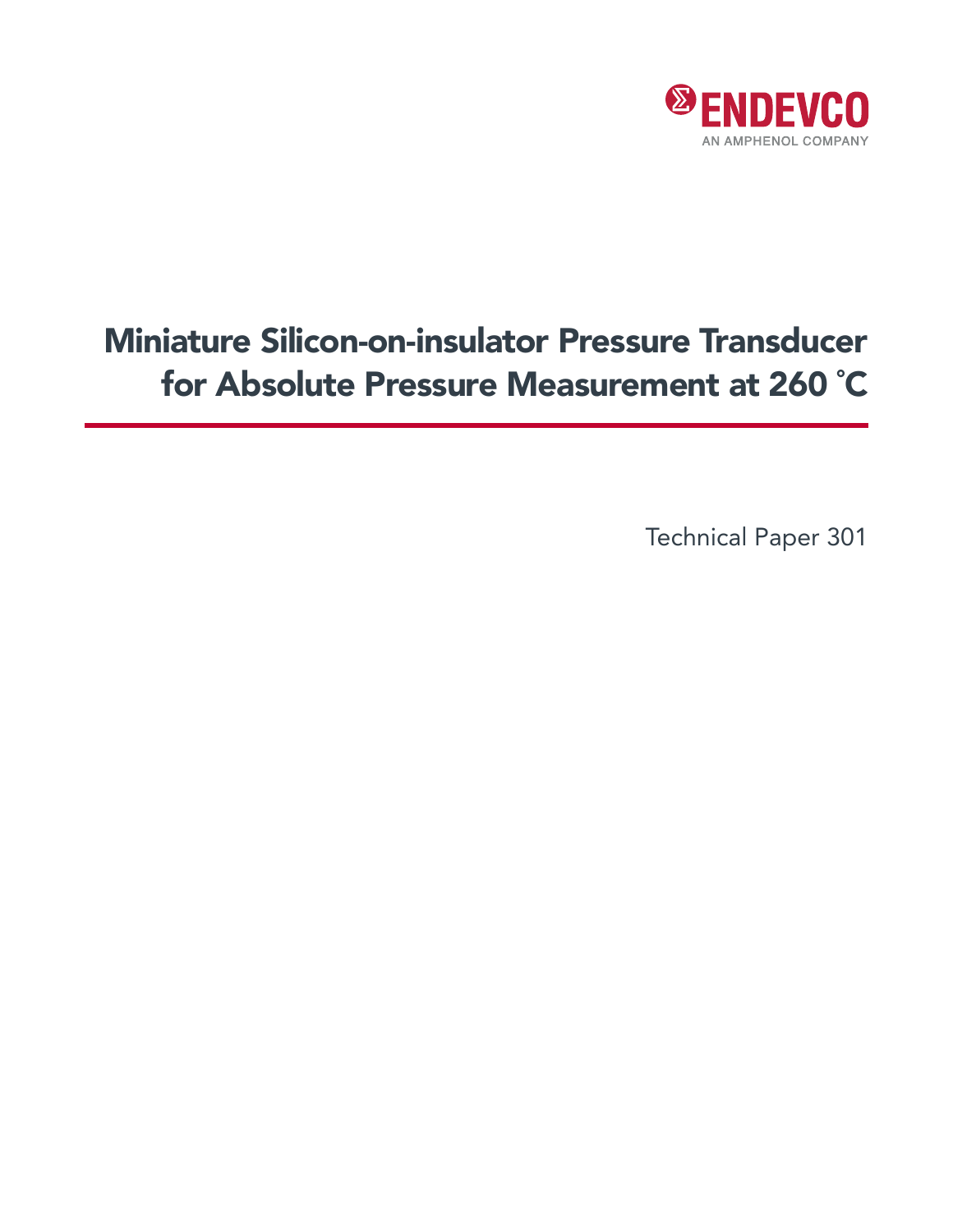# **Abstract**

A miniature, silicon-on-insulator absolute pressure transducer designed for continuous high temperature operation up to 260°C, the model 8540, is described. It is intended for engine test cells, wind tunnels and flight testing, as well as for other high temperature applications. It features small size (8.5 gms), excellent dynamic response, high signal output (300 mV), and minimal thermal errors over its entire temperature range (-54°C to 260°C). This transducer utilizes a micromachined silicon diaphragm with silicon-on-insulator (SOI) construction to eliminate sensor electrical leakage problems at high temperature. The small size and excellent dynamic response of this transducer allows high fidelity measurements to be made in difficult-toaccess locations. It is also ruggedized to withstand high shock and vibration environments. Performance data, environmental capabilities, and design features of this pressure transducer will be discussed.

# Abbreviations

f n - natural frequency SOI - silicon-on-insulator FSO - full scale output kHz - Kilohertz g - Acceleration of earth's gravity psia - pounds per square inch absolute

# **Introduction**

Accurate pressure measurements can often present a challenge even in fairly benign environments. Attention must be paid to ensure that all pressure seals are leak free, that sensors are warmed up to a stable condition and signal conditioners are adjusted for proper calibration. If dynamic pressures are to be measured, frequency response of the transducer and any plumbing separating it from the desired measurement point must be considered. There must be an adequate signal level for the pressure range of interest. The job can become rapidly more difficult if harsh environments exist where the measurements must be made. Extreme temperatures, shock, vibration, and thermal transients all have potential to either leave their markers in the data or eliminate the data entirely.

The present paper will describe a pressure transducer which is designed to make accurate measurements over a wide temperature range with compensation to 260°C and short term operation to 300°C. It features rugged construction and will operate in high shock or vibration environments with minimal effects on the signal. It has excellent dynamic response with sensor resonances measured in the hundreds of kilohertz. This miniature transducer has an active diaphragm of about one millimeter diameter located very near the end of a 3.9 millimeter cylindrical housing for measurements at small and precise positions with very wide band frequency response. It is intended for static and dynamic pressure measurements in the presence of high temperature and other harsh environments.

# **Sensor**

The pressure sensor in this transducer is a miniature silicon chip which has been anisotropically-etched to form the thin flexing diaphragm. On the diaphragm there are silicon resistors which act as strain gages situated in highly stressed areas to form a Wheatstone bridge circuit. When a voltage excitation is applied to the bridge input and pressure is applied to the diaphragm, the strain gages change resistance in such a way that the bridge output voltage changes proportional to the applied pressure. Figure 1 shows the bridge circuit, with the arrows indicating the direction of resistance changes as pressure is applied. Series thermistors (T1 and T2) are used to compensate pressure sensitivity for temperature changes. As described to this point, the sensor is quite similar to many other silicon-based piezoresistive pressure sensors which are in current use.

This particular sensor, however, is of an unusual, patented design which offers a number of significant advantages over conventional silicon sensors. Essential to this transducer's elevated temperature capability (up to 315°C) is the method of forming the piezoresistive strain gages. Commonly, the strain gages are patterned into a silicon diaphragm by positively doping only those areas which are desired to form the strain gages. The remainder of the diaphragm is negatively doped and a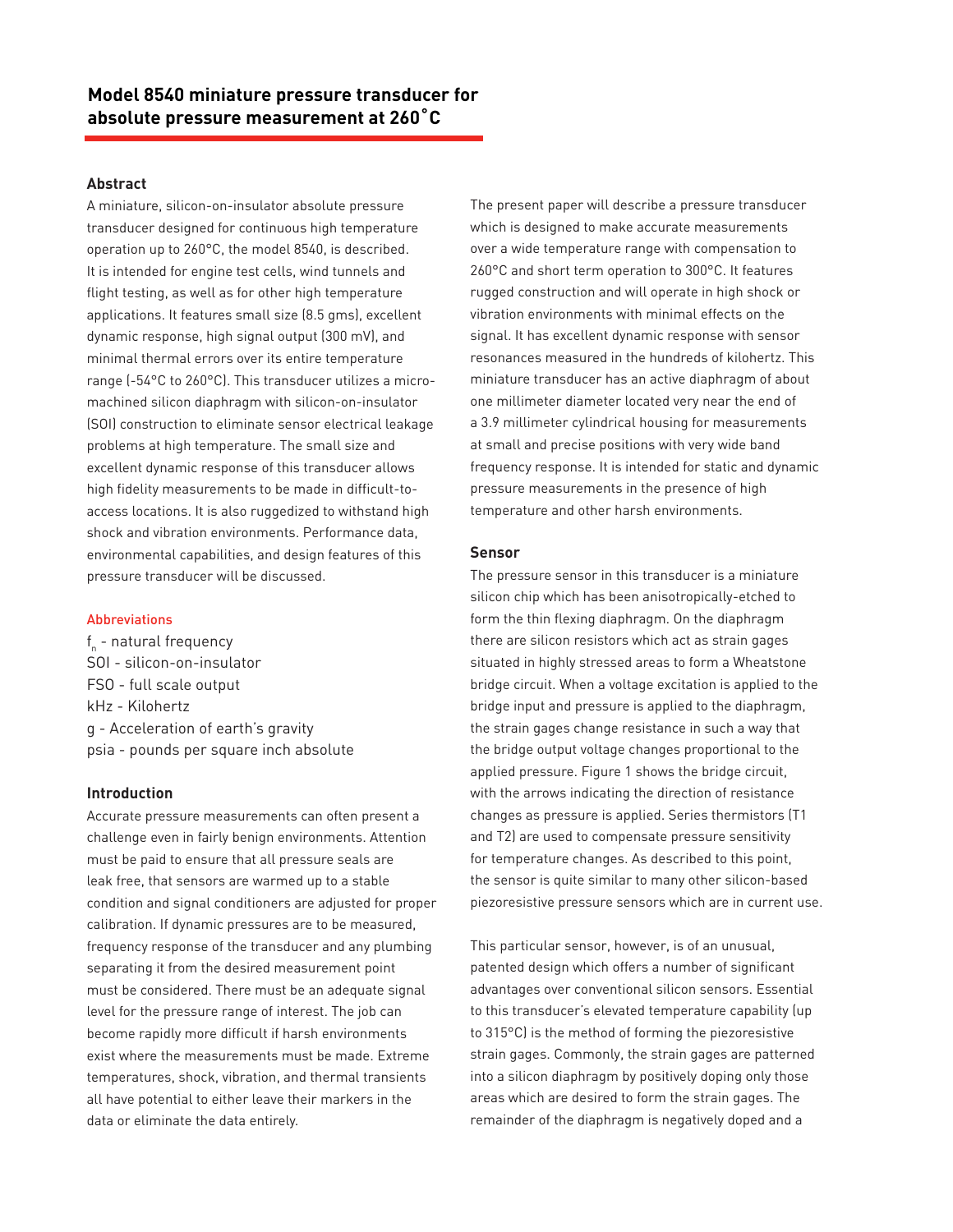

p-n junction (if reverse biased) electrically isolates the gages from the bulk of the diaphragm, even though the entire diaphragm is physically the same single crystal of silicon. However, the p-n junction (diode) leakage is a very strong function of temperature, and because of excessive leakage current, conventional diffused sensors usually exhibit noise and stability problems if operated at much above 140°C. Conventional sensors are simply unusable at the temperatures needed for the present transducers. This sensor is of a silicon-on-insulator (SOI) type. This means that rather than relying on p-n junction isolation of the strain gage circuitry, the gages are attached to a thin insulating layer of silicon dioxide which covers the surface of the diaphragm. As shown in Figure 2 the strain gages are formed of a separate silicon crystal which are both physically and electrically isolated from the diaphragm. The insulating properties of this oxide layer have been demonstrated to be adequate for sensor operation as high as 480°C, giving a



comfortable margin of safety over the requirements of the present transducer.

The geometry of its sculptured diaphragm and placement of its strain gages also differentiates this sensor from conventional practice. While most silicon pressure sensors use flat diaphragms (either round or rectangular), this one has two mound-like structures situated on the shorter axis of an oval-shaped diaphragm. Narrow channels separate the mounds from each other and form the support walls around the thin diaphragm areas (see Figure 3). With pressure applied the mounds act to form a beam-like stiffener across the diaphragm except for the three thin channels. This causes most of the deflection to occur in the channels. The strain gages are placed right at the three channels where the highest stress on the diaphragm resides. There are several advantages to this sensor structure.



First is that all the strain gages reside at the maximum stress areas on the diaphragm, maximizing resistance changes. This is not possible with a conventional flat diaphragm, since gages must be placed in both tension and compression areas for an acceptable signal level. The geometry of the sculptured diaphragm can be adjusted for equally high output from both tension and compression gages. The highest stresses are also concentrated in small areas, making failure due to crystal defects less likely. The net result is a substantially higher output signal. With 10 V excitation this transducer has a nominal 300 mV output at full

Figure 3.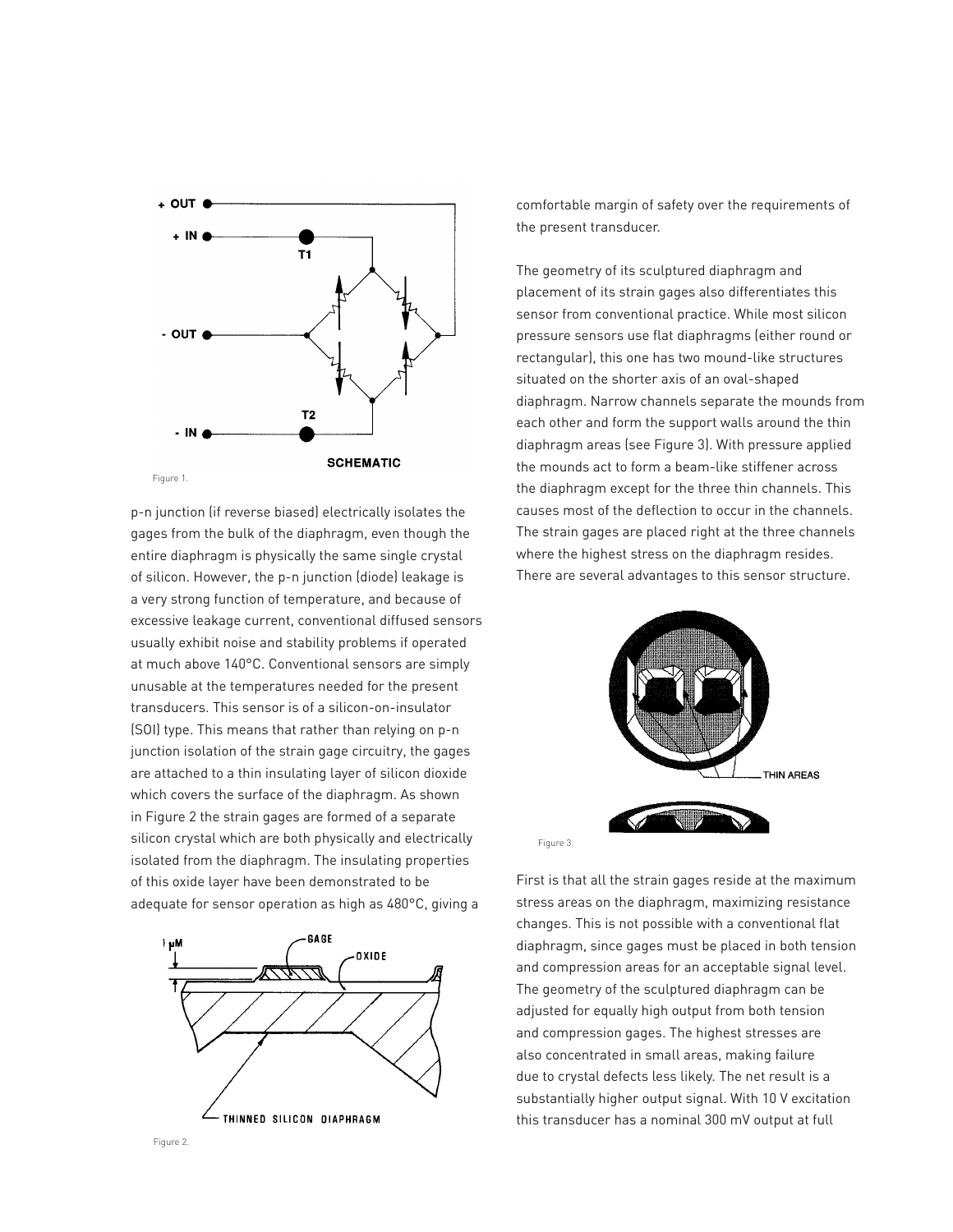scale pressure with typical linearity better than 0.25% FSO. There is a comfortable safety margin, since burst pressures are several times the full scale pressure, and measurements to twice full scale with 1% FSO linearity are possible.

This diaphragm is also extremely stiff, which promotes frequency response in two ways: It yields very high resonant frequencies (for example >300 kHz on a 100 psia unit). It also displaces very small volumes of the pressure media when pressure is applied. This minimizes any response degradation caused by flow of the pressure media through tubing, orifices, or other restrictions. The stiffness (and ultra low mass) of the diaphragm also make it very insensitive to shock or vibration inputs which could be present in the measurement location.

One final advantage to the SOI construction is very low sensitivity to light. The output due to a flash bulb at two feet from the sensor is typically 0.4 equivalent psia. This is significant if measurements around combustion gases or other bright light sources are needed.

# **Overall construction**

Since this transducer is for absolute pressure measurements, an evacuated reference cavity is needed for the rear side of the diaphragm. This is accomlished with an etched silicon part which has a cavity and also through holes for routing of aluminum connection wires toward the rear end of the transducer. Attachment and seal of the reference cavity, to the sensor is done with a high temperature sealing glass which yields a very strong bond, and a leak-free hermetic seal for long term stability. The seal is done in a vacuum yielding the 0 psia reference. The stainless steel case has a 3.9 mm diameter x 19 mm long #10-32 UNF-2A threaded portion, with the face of the sensor as near as possible to the end for best frequency response (see Figure 4). There is also a 3/8 hex and a rubber 0-ring seal. The overall length is about 29 mm.

Only a paper-thin protective stainless steel screen sits



in front of the sensor. The sealed sensor assembly is adhesive-bonded to a larger silicon ring to stress isolate it. That piece is adhesive-bonded to a much larger ceramic cylinder, which is in turn bonded into the stainless steel case. All bonds are made with a specialized high temperature polyimide adhesive. Each support structure has through holes for passage of the sensor wires. The wires are tacked with adhesive inside the holes for support in shock or vibration environments. The sensor wires are bonded ultrasonically to the sensor at one end and to a ceramic circuit board on the other. The circuit board which is used for temperature compensation resistors has thick film gold conductors and both printed and chip resistors. Chip resistors are connected by gold wire bonds. The aluminum sensor wires connect to the board with a tri-metal adaptor chip which avoids an aluminum-gold junction, allowing good high-temperature reliability.

The high operating temperature of the transducer, combined with a requirement to isolate the shield from the transducer housing, created a need to find an improved cable attachment scheme compared to what was currently available. This high temperature requirement necessitates that the jacket material be Teflon®. Although other materials may withstand the temperature, Teflon® was chosen for its toughness and durability.

# **Potting**

A unique cable attachment design, which utilizes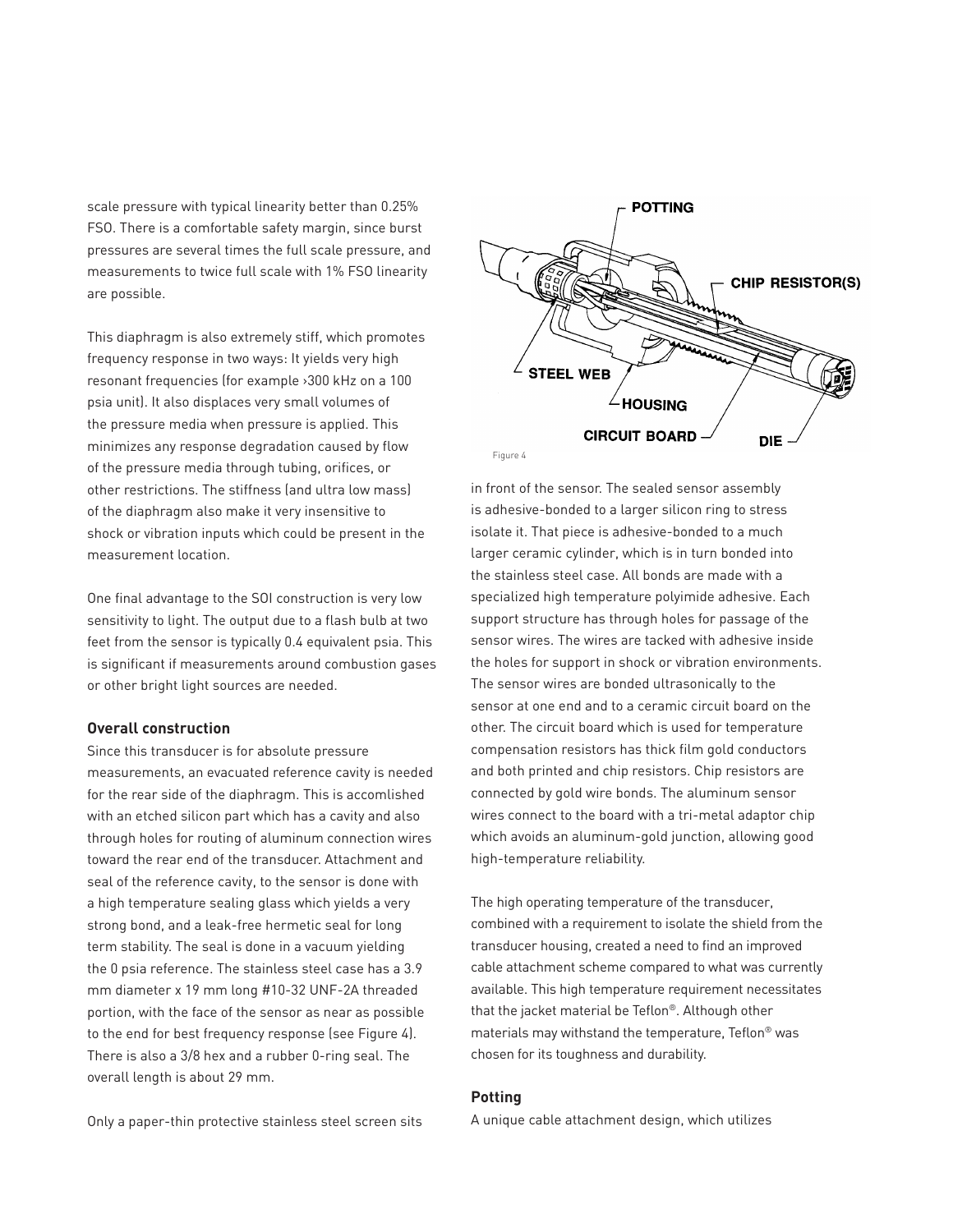a steel web crimped around the Teflon® jacket, is incorporated into the transducer construction. The web is extruded into the jacket, creating a strong, permanent attachment. The steel web is firmly attached to the transducer housing.

Tests to verify the grip strength of the web to the jacket have shown it to be very strong. One test consisted of suspending a three-pound weight from the cable with the unit in a 295°C oven for 24 hours, after which the jacket could not be pulled away from the grip with 20 pounds of force. Other testing shows the jacket can be completely pulled apart but the web will not come off. In fact to remove the web, it must be filed off and spread apart with pliers, leaving the pressed imprints of the web holes in the jacket.

Another construction difficulty posed by high temperature operation is the electrical connections to the cable. For this, gold jumper wires are used between the circuit board and individual cable wires. The jumpers are ultrasonically bonded to the board and resistance welded to the cable wires. The jumper wires are supported with epoxy for durability.

# **Performance**

#### **Thermal**

As described earlier, the unique oxide layer used to electrically isolate the strain gage bridge from the bulk silicon eliminates the high temperature effect of p-n junction leakage. This permits operation at a higher temperature than conventional pressure transducer designs. This feature, coupled with carefully selected materials for construction, as well as an innovative approach to the difficult problem of cable attachment for high temperatures, combine to provide a product that performs accurately and repeatably to 260°C (500°F), with 2-hour excursions to 315°C (600°F) possible, resulting in only minor degradation in performance. Zero Measurand Output (i.e., the imbalance of the wheatstone bridge at 0 psia) is adjusted by selection of internal compensation components, so that the offset does not vary greater than 3% of FSO through the -34°C

to 260°C range, referenced to output at 24°C. Similarly, the sensitivity (response to a pressure input) is adjusted to within 4% of the ambient (24°C) sensitivity from -34°C to 260°C.

# **Linearity**

Non-linearity of transducer output to pressure inputs is typically between 0.2% and 0.4% of full scale output, within the operating pressure range of the instrument.

#### Noise/resolution

Typical noise level, i.e., output generated within the transducer that is not a product of an externallygenerated input, is 5 microvolts rms. Signal inputs that generate greater than 5 microvolts rms can be detected above this noise threshold. With a typical sensitivity of 20 mV/psi for a 15 psia device, this translates to a measurement resolution of .001 psia for that range. Resolution for other ranges vary from this figure proportional to the sensitivity of the range.

#### Photoflash response

An instrument's response to a transient flash of intense illumination is measured by inducing a "known" level of light intensity as described in I.S.A. Standard ISAS37. 10, Para. 6.7, Procedure 1. Ideally, a low response to light is very desirable. This instrument's response to the specified light source as described in the ISA Standard is measured as 0.1 to 0.5 equivalent psi, depending on the pressure range

#### High dynamic performance

Dynamic performance of the instrument is enhanced by design in two ways: 1) The natural frequency is very high owing to the unique sculptured diaphragm configuration and, 2) The sensing diaphragm, being located nearly flush with the end of the case provides a very minimal "dead area," or volume of space, which can act as a resonator to the measurand media. These design features combine to provide a very high usable frequency response range (for the 50 psi range, this range is approximately 50 kHz, where f<sub>n</sub> is 250 kHz). For the 100 psi range, f<sub>n</sub> was measured at 357 kHz typical,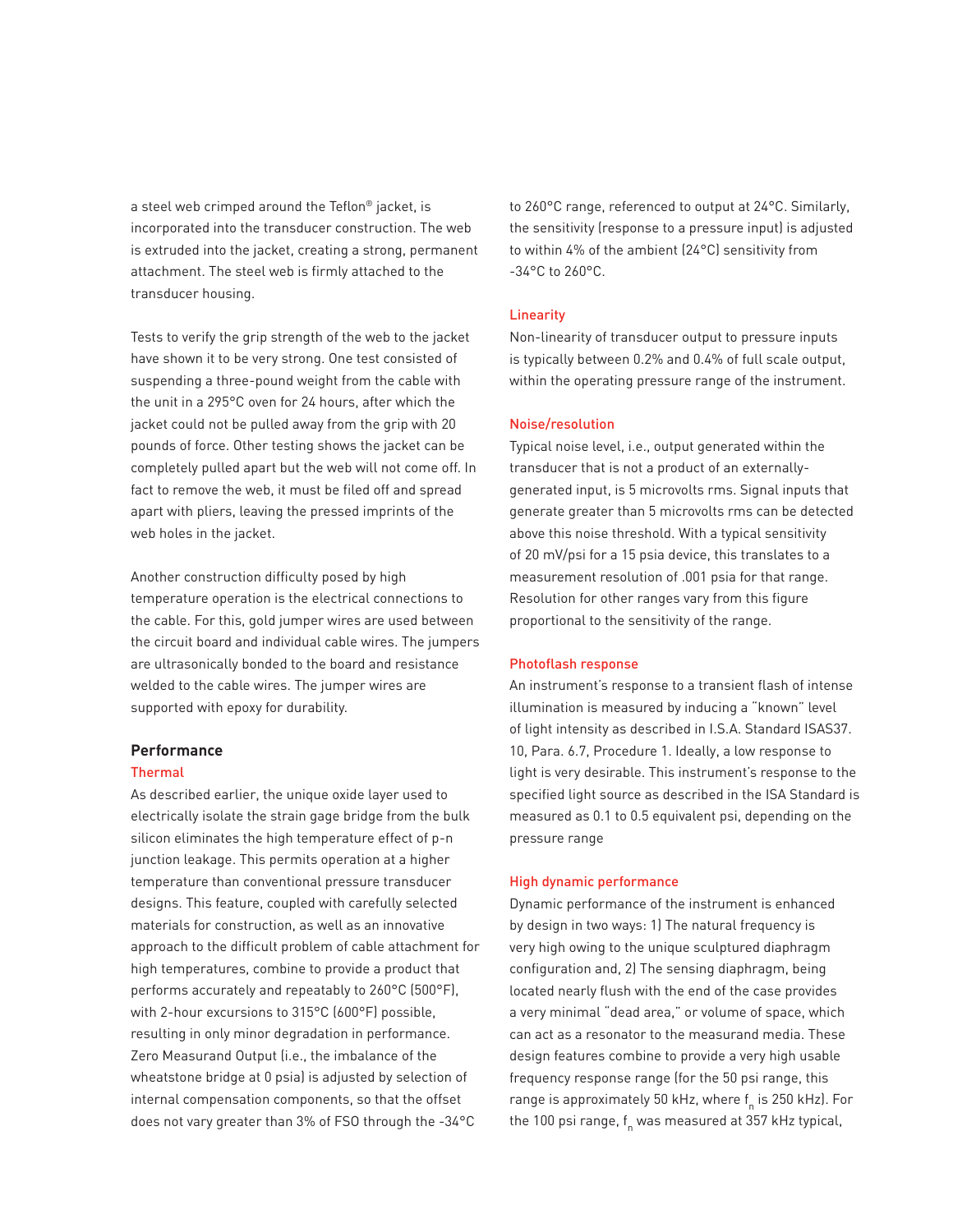providing a usable frequency range from steady state to approximately 70 kHz.

# High sensitivity/efficiency

Using the unique sculptured diaphragm results in extraordinary efficiency, providing together a high output and a very wide frequency response capability. The higher output provides a useful signal without amplification. The measurement resolution is also enhanced, due to a high signal-to-noise ratio. Full scale output is typically 300 mV, and ranges from 200 mV to 450 mV.

# Acceleration sensitivity

These instruments exhibit a low response to acceleration inputs, whether they are shock, vibration or static acceleration. Typical response to acceleration inputs of the 50 psi range, for example, is .0003 equivalent psi/g.

# Shock and vibration

Not only does the instrument exhibit low output response to acceleration inputs, but it survives high levels of shock and vibration without degradation. Units that have been shocked in three perpendicular axes at approximately 10 000 g and then subjected to 300 g pk of sinusoidal vibration in 3 axes, survived without degradation to performance. Additionally, sinusoidal sweeps, in the sensitive axis, from 50–200 Hz at 80 g pk and from 200 Hz to 10 000 Hz at 100 g pk did not cause degradation of performance.

# **Stability**

The product is very stable between data obtained from subsequent performance testing. More significantly, however, after exposure to the severe environments described above, the devices continued to perform within the performance specifications, with the exception of the prolonged 315°C exposure, which produced only a minor degradation of performance.

# **Conclusion**

The model 8540 pressure transducer described here can provide accurate absolute pressure measurement in either static or very high frequency situations, while enduring extreme temperatures and substantial levels of shock or vibration. In addition, it is small enough to fit into very tight quarters such as wind tunnel models. These characteristics allow measurements which might not otherwise be possible.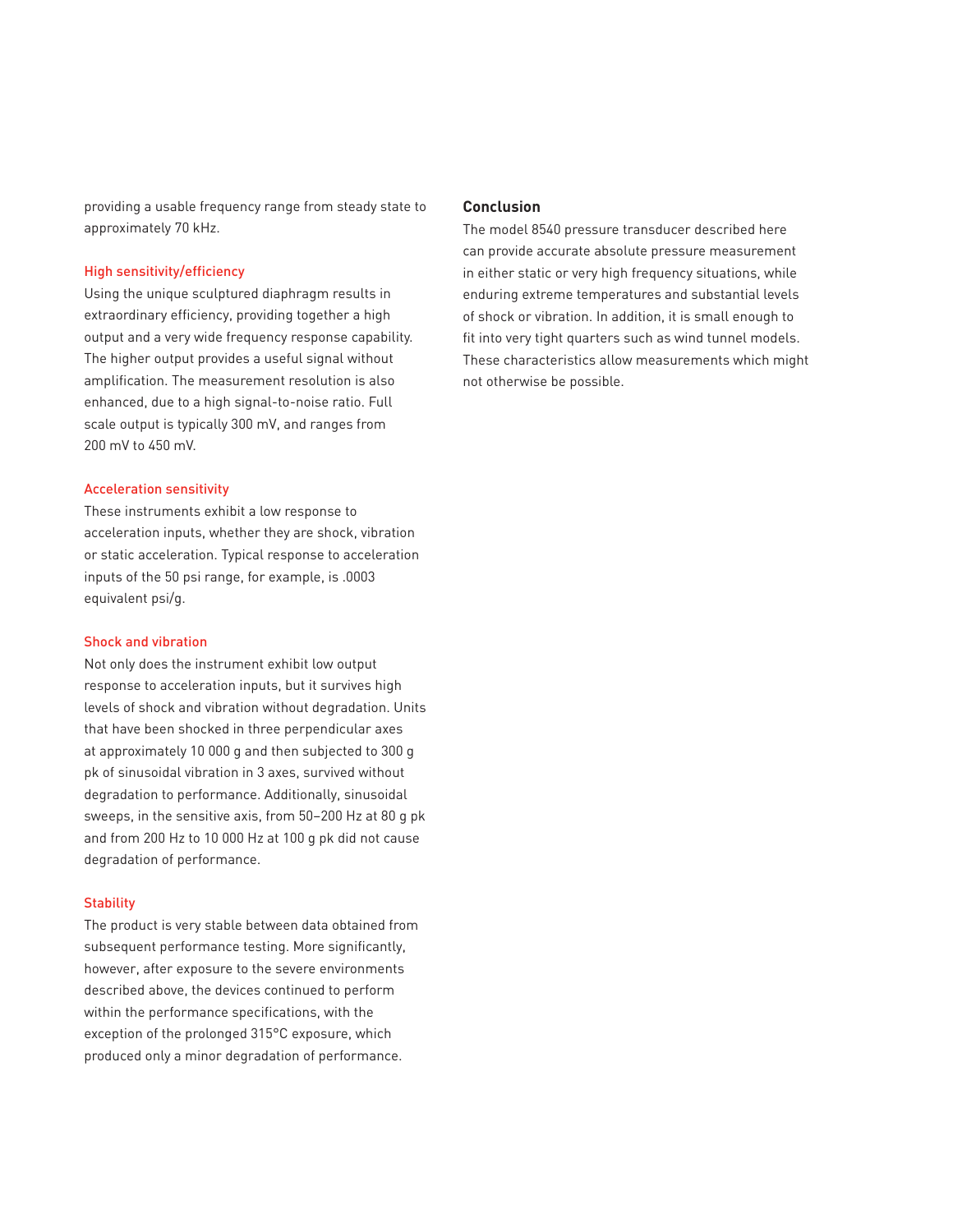# PRESSURE TRANSDUCER TEST REPORT

| <b>MODEL 8540-50</b>                | SERIAL # K51C |                       |
|-------------------------------------|---------------|-----------------------|
| Range                               | 50            | psia                  |
| Sensitivity                         | 7.75          | mV/psi                |
| Excitation                          | 10.00         | Vdc                   |
| Zero Pressure Output                | -2            | mV                    |
| <b>Full Scale Output</b>            | 387           | mV                    |
| Non-Linearity                       | .21           | %FSO                  |
| <b>Hysteresis</b>                   | .03           | %FSO                  |
| Non-Repeatability                   | $\cdot$ 1     | %FSO                  |
| Combined Lin., Hyst., & Rep.*       | .24           | %FSO                  |
| <b>Thermal Zero Shift</b>           | . 13          | %FSO                  |
| Zero Shift After $2 \times FSO$     |               | $.01$ %2 $\times$ FSO |
| <b>Thermal Sensitivity Shift</b>    | 1.45          | $\frac{0}{0}$         |
| <b>Input Resistance</b>             | 1270          | Ω                     |
| <b>Output Resistance</b>            | 923           | Ω                     |
| <b>Isolation Resistance</b><br>*RSS | >100          | MΩ                    |